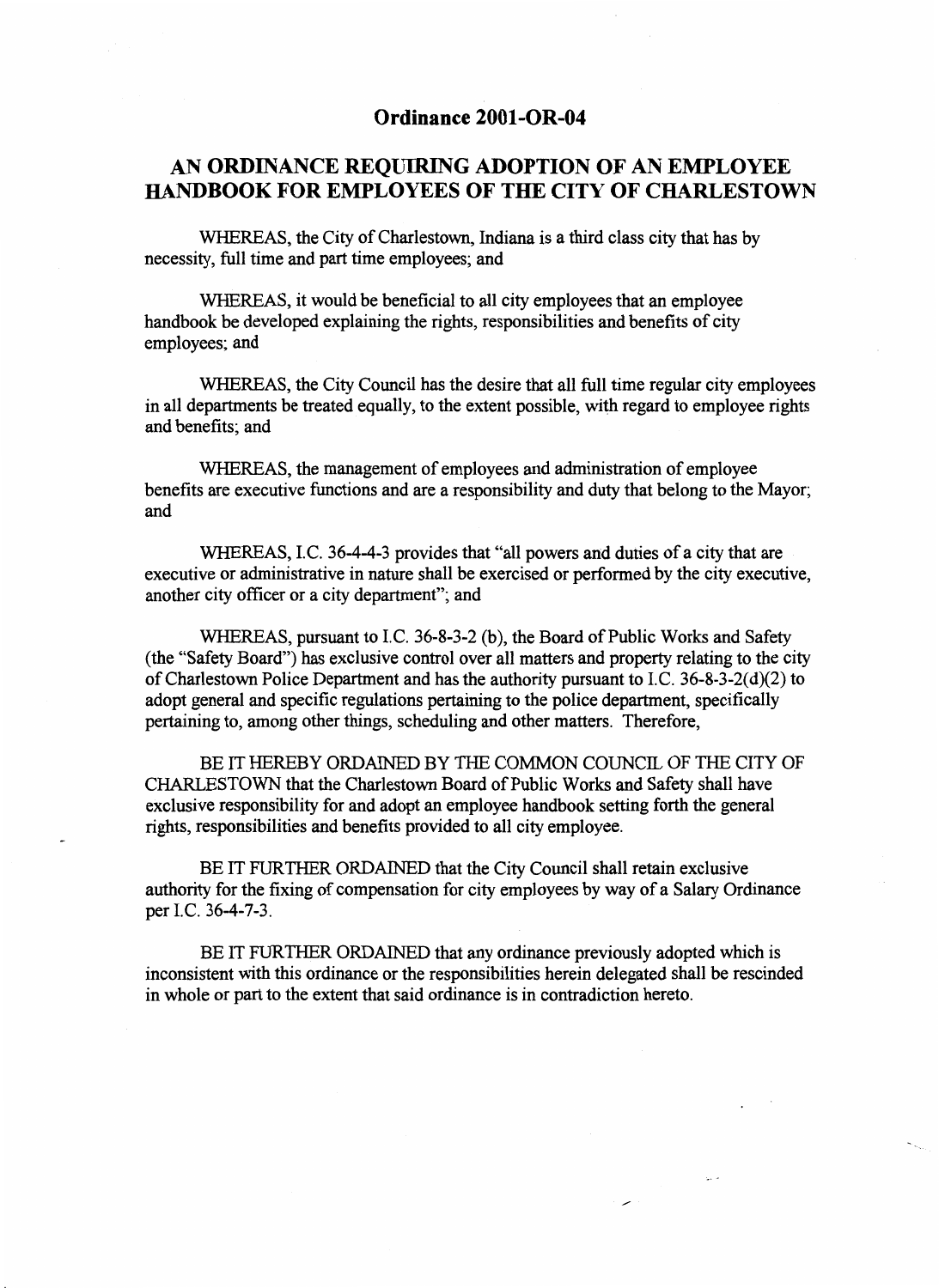BE IT FURTHER ORDAINED that the Common Council shall be notified prior to the adoption **of** an employee policy handbook by the Safety Board and shall further be immediately notified upon the adoption of any amendments thereto.

ALL OF WHICH **IS** ORDAINED ON THE *5th* day of March, 2001.

*Michael Jackson* 

chael Anthóny Jackson, President Charlestown Common Council

ATTEST:

*5: 2001*  Date<sup>-</sup>

Donna Coomer. City Clerk-Treasurer

Presented to and approved on this 5<sup>th</sup> day of March, 2001 by:

*George Hall* Geor R. Hall, Mayor

ATTEST:

*March* Date *5, 2001* 

*d*<br>
Mayor<br> *Come* 

Donna Coomer, City Clerk-Treasurer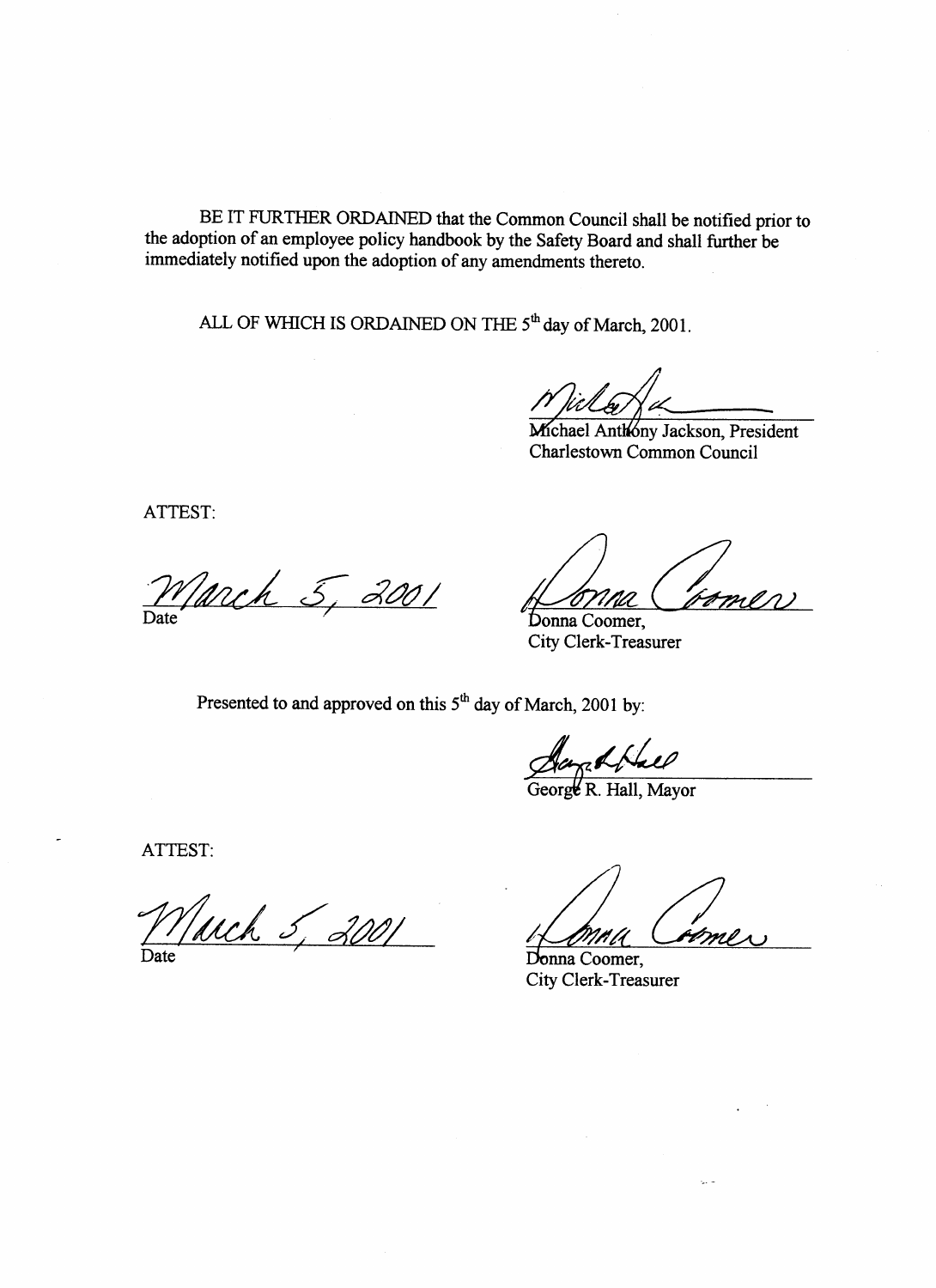## CERTIFIED COPY OF ADDITIONAL APPROPRIATION

| COUNTY NAME:                         | CLARK COUNTY       | ٠                      |
|--------------------------------------|--------------------|------------------------|
| UNIT NAME:                           | <b>CHARLESTOWN</b> |                        |
|                                      |                    |                        |
| Date of Publication MARCH 23, 2001   |                    | Newspaper EVENING NEWS |
| Date of Publication                  |                    | Newspaper              |
| Date of Public Hearing APRIL 2, 2001 |                    |                        |

Date of Resolution/Ordinance APRIL 2, 2001

Complete for each fund from which the additional appropriations are made. Use a separate column for each fund. Lines referred to below are on the 16 - Line computer statement from STB budget hearing.

| <b>Fund Number</b>                         | 706           |  |  |
|--------------------------------------------|---------------|--|--|
| Fund Name                                  | LOCAL RD & ST |  |  |
| <b>Appropriation Request</b>               | 188,000.00    |  |  |
| Amount by Reduction                        | 0.00          |  |  |
| <b>Amount by Surplus</b>                   | 188,000.00    |  |  |
| 1. Property Tax Levy (Line 16)             | 0.00          |  |  |
| 2. Levy Excess (Line 15)                   | 0.00          |  |  |
| 3. PTRC from CAGIT (Line 13)               | 0.00          |  |  |
| 4. Misc. Revenue (Line 8b)                 |               |  |  |
| (If higher than 8b amount, a revised       |               |  |  |
| Budget Form 2 must be attached)            | 109,511.00    |  |  |
| 5. January 1 Cash Balance, including       |               |  |  |
| any investments                            | 403,222.00    |  |  |
| 6. Total Funds $(1 + 2 + 3 + 4 + 5)$       | 512,733.00    |  |  |
| <b>STB Approved Budget</b><br>7.           | 246,255.00    |  |  |
| 8. Encumbered Appropriations               | 0.00          |  |  |
| 9. Beginning Appropriations ( $7 + 8$ )    | 0.00          |  |  |
| 10. Surplus Funds $(6-9)$                  | 512,733.00    |  |  |
| 11. Amount additionally appropriated       |               |  |  |
| since January $1st$ less any reductions in |               |  |  |
| appropriations.                            | 0.00          |  |  |
| 12. Surplus Funds Remaining $(10 - 11)$    | 512.733.00    |  |  |

I, DONNA COOMER ..., fiscal officer of CHARLESTOWN do hereby certify

that the above information is true and correct.

day of MARCH 26 Dated/this  $, 20, 01$ (Signature)

304 MAIN CROSS

(Unit Address)

(Title)  $(812)$  256-7126 (Telephone Number)

CLERK TREASURER

CHARLESTOWN, IN 47111

(City / Towns / Zip Code)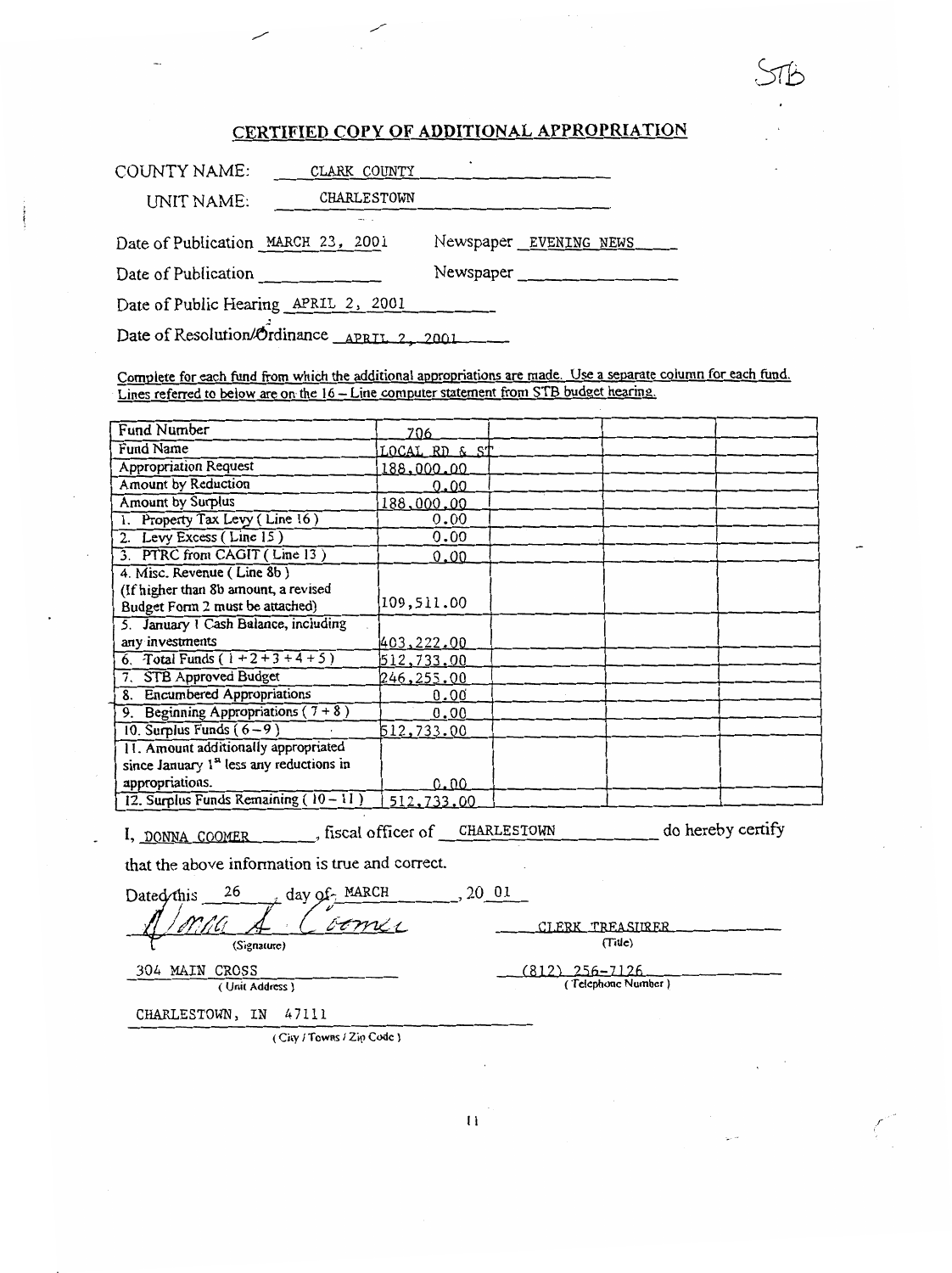# **PROOFS OF POSTING OF NOTICE OF ADDITIONAL APPROPRIATIONS**

I, Donna Coomer, Clerk Treasurer, of the City of Charlestown, Clark County, Indiana hereby certify that on **MARCH 23**, 2001 , I did post in three (3) public places located in the municipal corporation a copy of the Notice To Taxpayers of Additional Appropriations. The notice was in the form attached and made part of this certification.

I further certify that the notice was posted in each of the following places:

1) EVENING NEWS

**2)** BANK ONE

3) **U.S. POST OFFICE** *Donna* 

Donna Coomer, Clerk Treasurer

Date: MARCH 26, 2001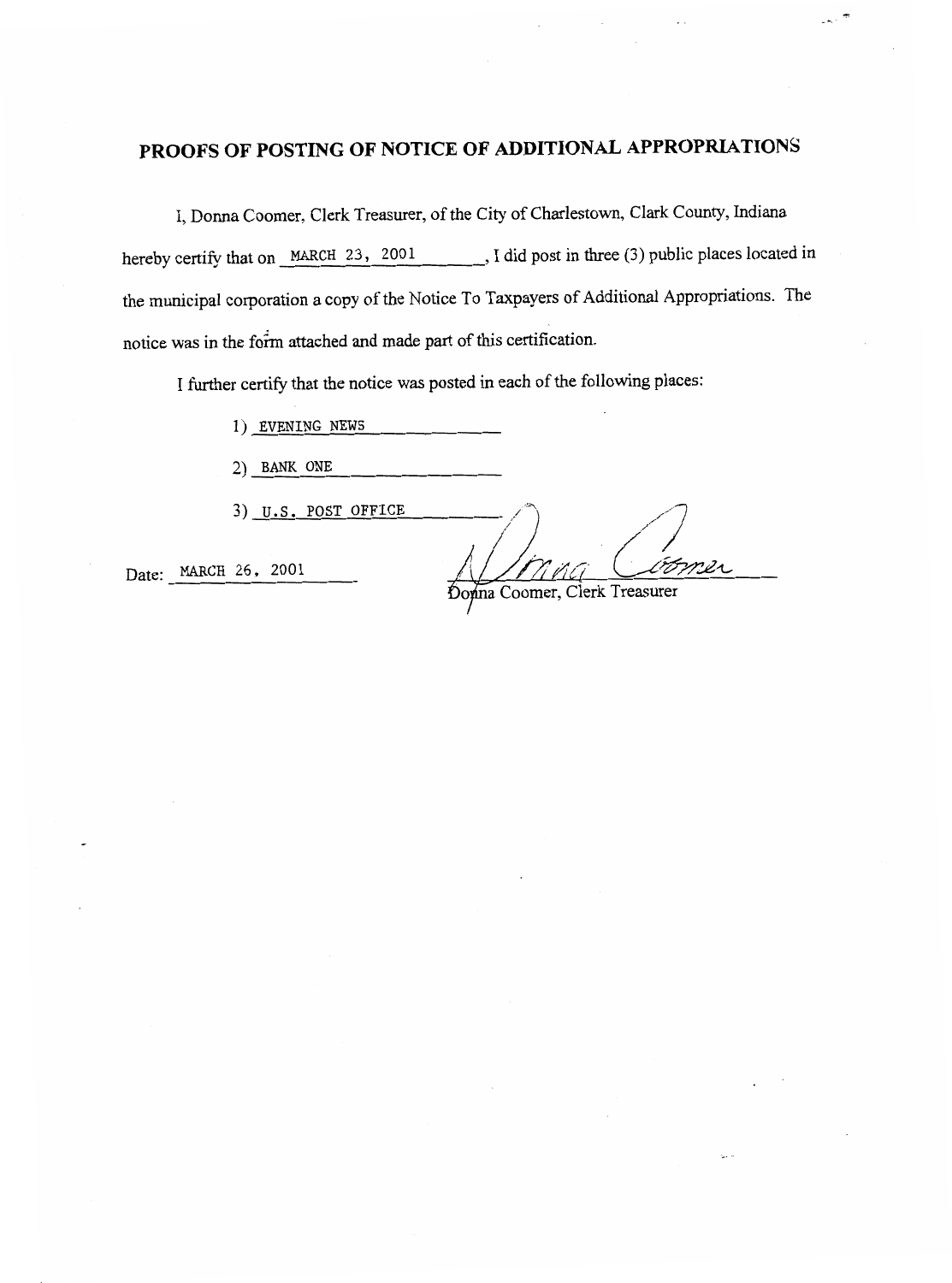|                                                                                                                             | Amount<br>Appropriated | Amount by<br>Reduction<br>$\bullet$ | <b>STB</b><br>Approved              | <b>STB</b><br>Denied      |
|-----------------------------------------------------------------------------------------------------------------------------|------------------------|-------------------------------------|-------------------------------------|---------------------------|
| Fund: LOCAL ROADS AND STREETS                                                                                               |                        |                                     | Department: LOCAL ROADS AND STREETS |                           |
| 100000 Personal Services<br>200000 Supplies $\lambda$<br>300000 Other Svc & Charges<br>400000 Capital Outlays<br>9999 Total |                        |                                     |                                     |                           |
|                                                                                                                             | 188,000.00             |                                     |                                     |                           |
| Fund: 2008                                                                                                                  |                        |                                     | Department:                         |                           |
|                                                                                                                             |                        |                                     |                                     |                           |
| 100000 Personal Services<br>200000 Supplies<br>300000 Other Svc & Charges<br>400000 Capital Outlays                         |                        |                                     |                                     |                           |
|                                                                                                                             |                        |                                     |                                     |                           |
| 9999 Total                                                                                                                  |                        |                                     |                                     |                           |
| Fund:                                                                                                                       |                        |                                     | Department:                         |                           |
|                                                                                                                             |                        |                                     |                                     |                           |
| 100000 Personal Services<br>200000 Supplies<br>300000 Other Svc & Charges<br>400000 Capital Outlays<br>9999 Total           |                        |                                     |                                     |                           |
|                                                                                                                             |                        |                                     |                                     |                           |
|                                                                                                                             |                        |                                     |                                     |                           |
| Fund Total                                                                                                                  |                        |                                     |                                     |                           |
| (If Departmentalized)                                                                                                       |                        |                                     |                                     |                           |
| DONNA COOMER<br>I,                                                                                                          |                        | fiscal officer of CHARLESTOWN       |                                     |                           |
| (Name)<br>do hereby certify that amounts appropriated on APRIL 2, 2001                                                      |                        |                                     | (Taxing Unit)                       | are to be appropriated to |
| the above stated major classes.                                                                                             |                        | (Date)                              |                                     |                           |
|                                                                                                                             |                        |                                     |                                     |                           |
|                                                                                                                             |                        |                                     |                                     |                           |

(SignaldreTitle) DONNA COOMER/CLERK TREASURER

 $\bar{ }$  $\ddot{\phantom{0}}$ 

 $\ddot{\phantom{a}}$ 

 $\zeta_{\rm s}$  .

Attach additional copies as needed

 $\mathcal{L}$